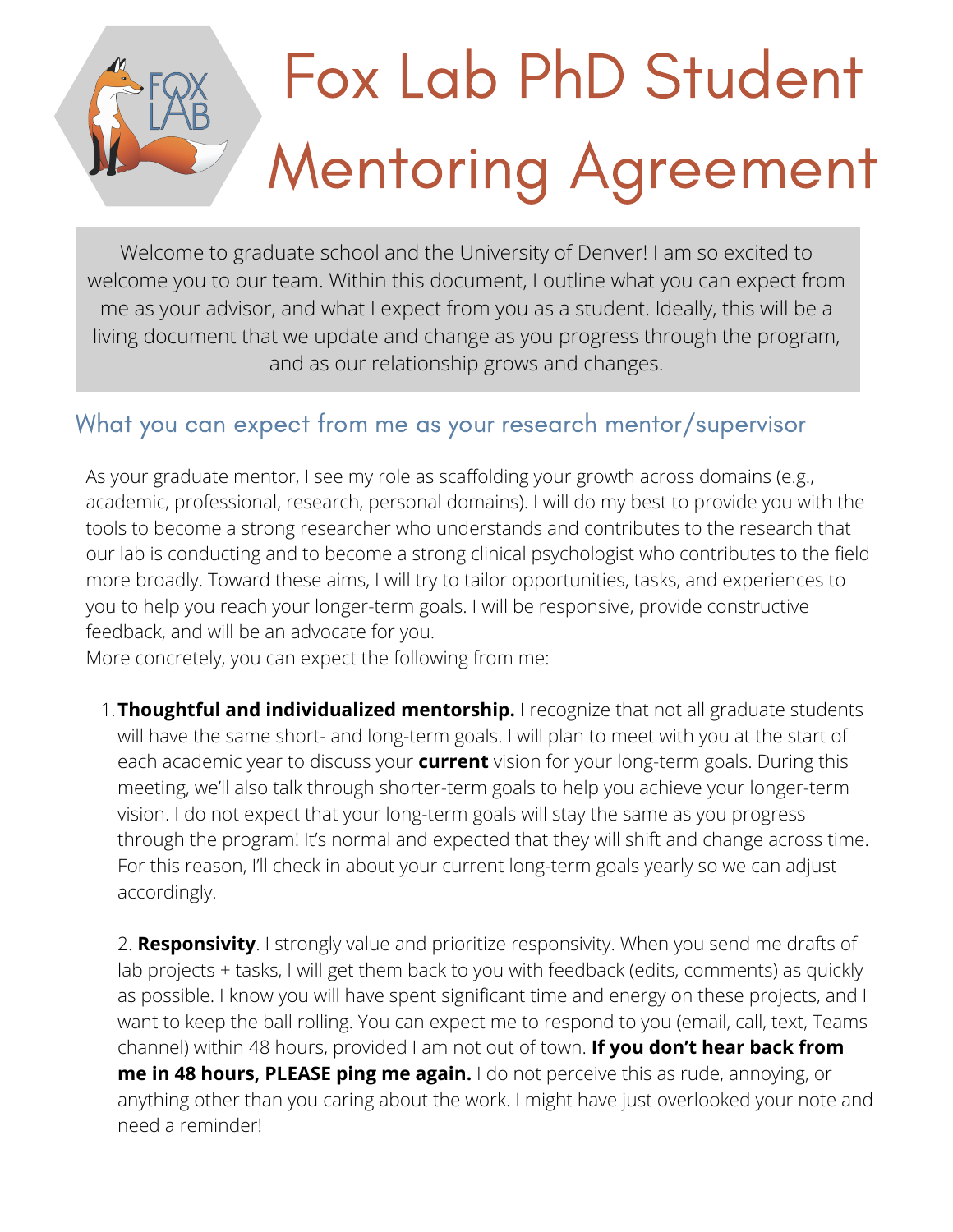3. **Provide critical feedback.** I will do my best to provide critical and constructive feedback on all projects sent to me with a single goal: *to improve the quality of the work.* I care deeply about the work you and our lab produce. Sometimes that means I'll provide critical feedback. I know that this may sometimes feel discouraging, but that is never my goal. Please remember, feedback is in direct service of improving your work (and believe me: I am still constantly incorporating collaborator's edits, feedback, thoughts into my work!). In this way, I will (respectfully) challenge ideas (what we read, what other people talk about, my own, and yours) with an effort to make yours and our work better.

An essential skill to succeeding in the lab is the ability to constructively respond to feedback. But this is a skill, meaning I expect it will take time for you to build and grow in that regard.

- **Grant Feedback.** Please send me a draft of any grants you plan to submit at least 2 weeks before they are due. I will do my very best to get initial feedback to you within one week. Having two weeks will ensure we have time for at least 2 rounds of edits before submission.

- **Manuscript Feedback.** I will do my best to get manuscript feedback to you within 1 week. However, please be patient with me, and allow for 2 weeks for revisions.

- **Lab Citizen/Researcher Feedback.** I will do my best to provide you with feedback regularly throughout the year about your participation in lab as it relates to the below expectations.

4. **Respond constructively to feedback.** I will work to respond constructively to any and all of your feedback. I promise to not be defensive. I will think about and respond to any/all feedback you give me. Feedback you give to me will not impact our relationship in the longterm, the degree to which I advocate for you, or the quality of future recommendations that I write for you. *(Related note: I want and need your feedback! I am a new professor, and I only recently finished graduate school myself! I care a lot about mentorship, and I want to help you learn, grow, and contribute to our research team. If I'm doing something that gets in the way of those goals, please tell me.)*

5. **Work with integrity and honesty.** I will be transparent, open, and honest with you.

6. **Accessibility + Meetings**. I am here to support you. Aside from holidays, I will meet with you once/week. If you'd prefer to meet less, that's ok too! Just let me know and we will plan an alternative meeting frequency.

Ideally, we will take notes to keep track of what we discuss during our regular meetings. I've learned that my memory is fallible in the best of times, and notes can help ensure we stay on track.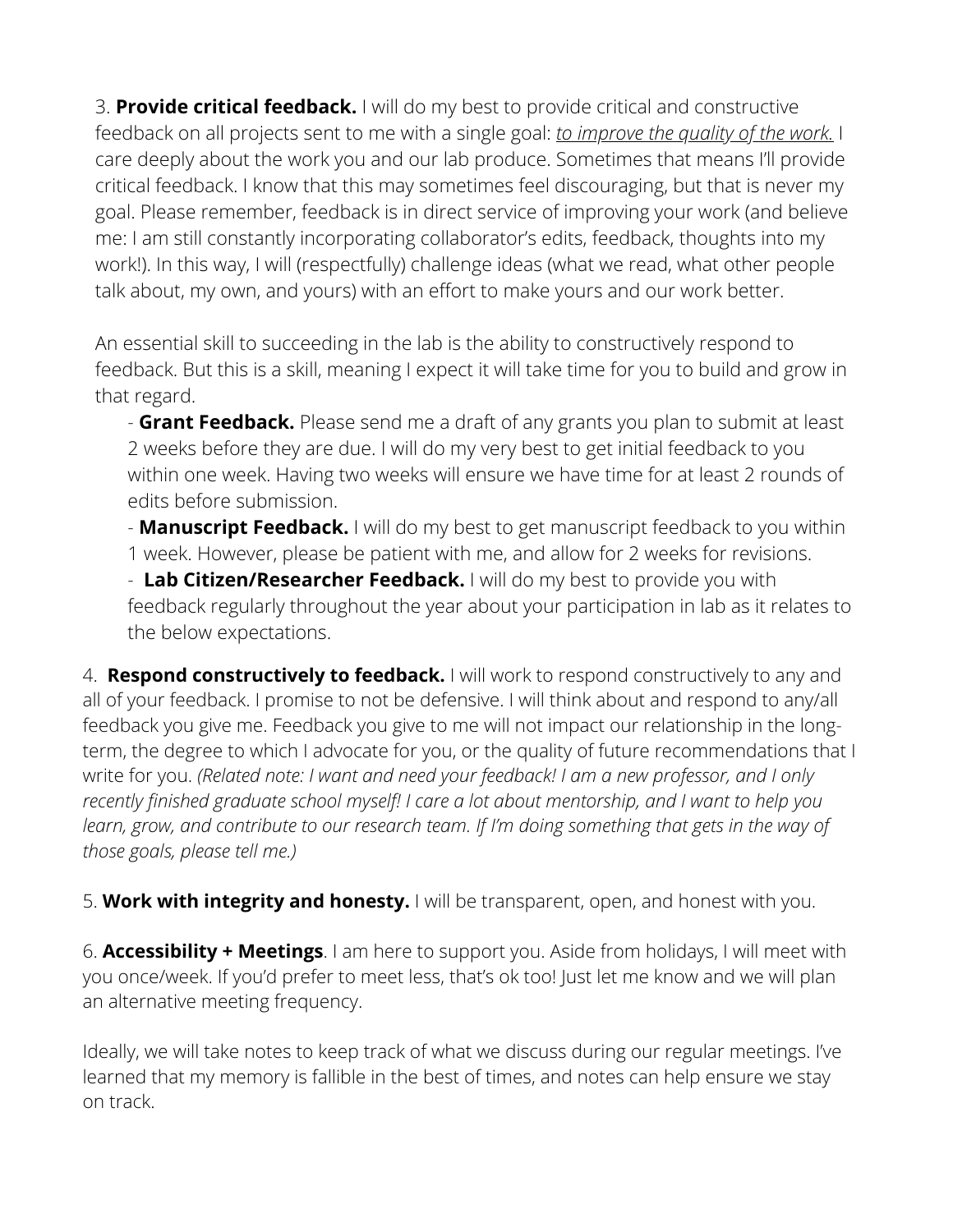2. **Graduate and lab citizen**. I will be an engaged and active participant in the Fox Lab, Clinical Area, and Department of Psychology throughout my doctoral training. I will commit to being a good lab, area, and department member though service commitments, TA/RA responsibilities, active engagement, and practicing kindness and respect (see: golden rule).

If I am asked to complete a task (e.g., reading an article before lab meeting, presenting to lab, sharing an idea with my advisor), I will come prepared with it completed. When I agree to complete a task, I will get it done, and I will ask for help and/or an extension when I need it, after I've already tried to problem-solve on my own (because everyone needs help sometimes!).

I will be honest and respect all ethical standards when I conduct my research and engage in scholarly activity. This includes compliance with all institutional and federal regulations for human subjects research as well as responsibility for copyright, permissions, and plagiarism.

I will strive to create a collaborative, inclusive, and welcoming environment in my interactions with lab members, DU students, and faculty.

I will take interest in the future generation of scientists via my engagement with student mentees.

3. **Professional development.** It is primarily my responsibility to guide my development as a clinical psychologist. This means that I will guide my own education and path to learn the content and skills I need. For example, I will regularly read scientific articles that are published in my area of research, I will actively seek out opportunities to learn outside of the classroom (e.g., attend relevant seminars/brownbags/workshops; attend scientific meetings), and I will volunteer to help on a project using techniques that I want to learn.

I will be resourceful and attempt to learn independently and/or consult with other faculty in instances in which my advisor lacks relevant experience.

I will strive to become independent in my training activities including writing for publication, designing and conducting research, mentoring undergraduate and less experienced doctoral students, etc. At the same time, I do not expect to be independent from day 1! I will ask for help and support as I need it to help me to develop these competencies.

I will be knowledgeable of the policies, deadlines, and requirements of the PhD program. It is **my responsibility**, not my advisors, that I meet program requirements. She will help me to succeed, but she will not be my personal planner.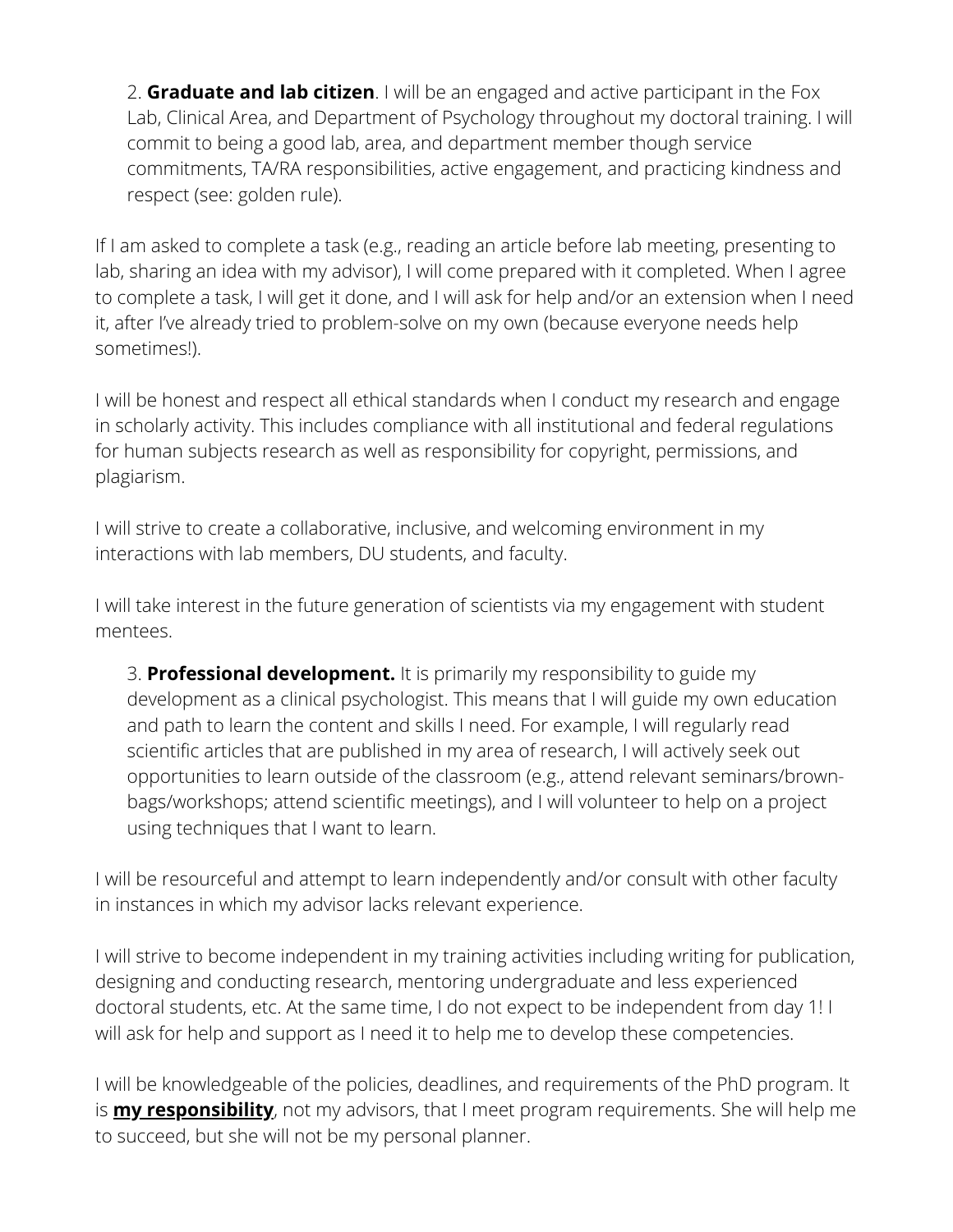4. **Communication**. My advisors' expectations are based on her understanding of how I'm doing mentally, physically, and academically (in that order), and based on her understanding of my longer-term career goals. I will strive to keep open communication with my advisor regarding my well-being and my career goals.

I will seek regular feedback on my performance, including any challenges that I am facing, through open and timely discussions with my mentor. I will be responsive to advice and constructive criticism. I acknowledge that feedback is intended to improve my scientific work.

I will give honest and constructive feedback to all members of the research team, including my mentor.

I will admit when I make mistakes, and I will learn from them. It is my responsibility to acknowledge and communicate my mistake as quickly as possible to all team members that need to know about the mistake to course-correct.

5. **Mental and Physical Illness.** Graduate school is hard and can be very isolating, confidence crushing, and emotionally difficult at times (it can also be great, but that's for another conversation…). Our lab also studies emotionally difficult topics, that may be personally relevant and/or relevant to my friends/family.

I will do my best to take care of my mental and physical health by planning time off, taking vacations, and engaging in other self-care activities (e.g., attend regular physicals/doctor visits, exercise, regular sleep, cooking, therapy when needed). I will communicate with my advisor when I am struggling with my mental/physical health (I am welcome to share as much as I am comfortable with. I do not have to share in what ways I am struggling explicitly if I do not want to; however, I will let her know in a broad sense what is going on). *Note: all students are eligible to receive services at the DU Health & Counseling Center (https://www.du.edu/health-andcounseling-center/). To schedule an appointment, call (303) 871-2205.*

I will also stay home and take care of myself when I'm sick. If I'm scheduled to run a participant or have something on my plate that day, I will find a replacement and notify the folks who need to know ASAP (preferably the night before when possible).